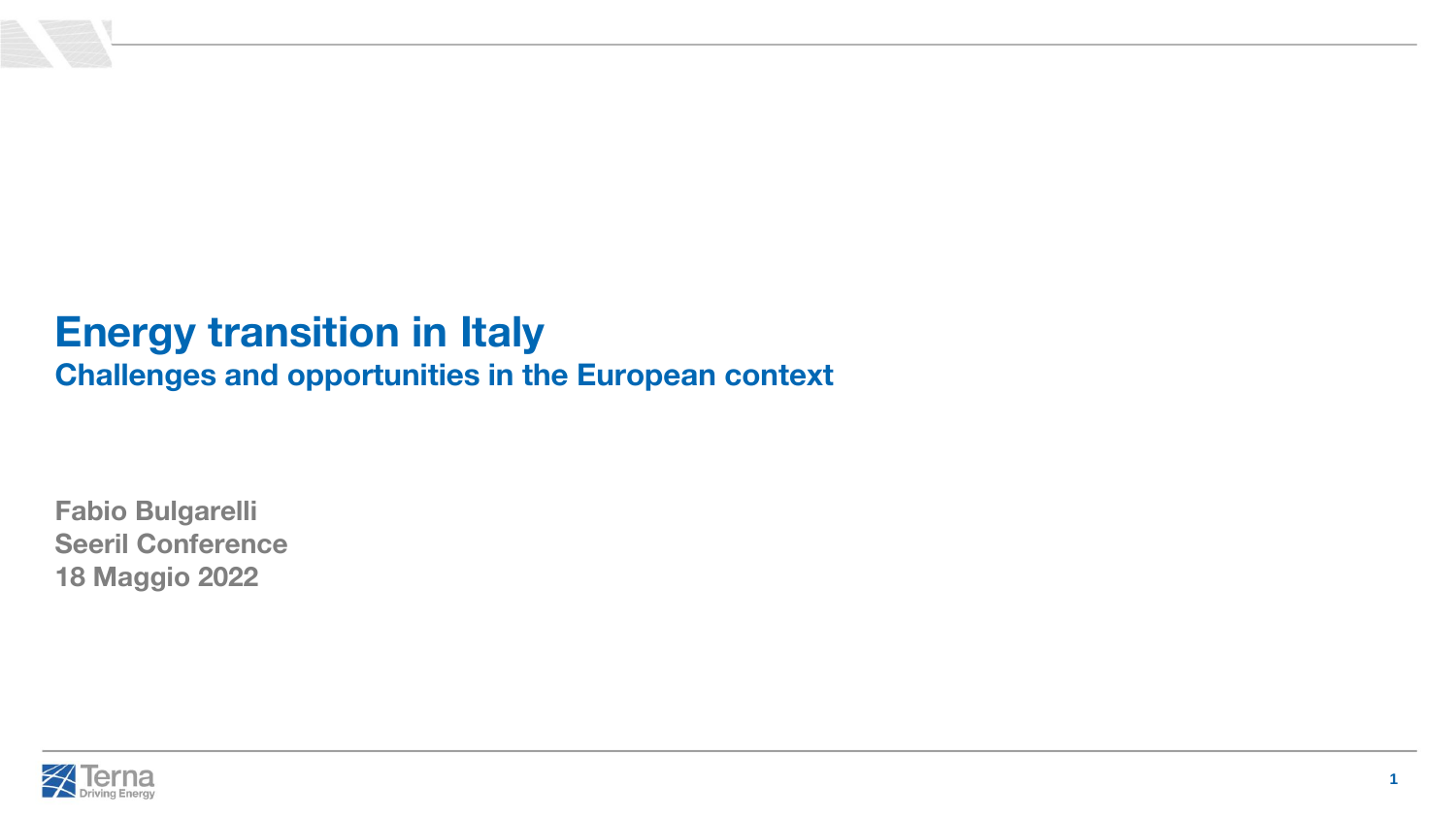



## **Why energy transition? What is energy transition for?**

Energy transition is not just a matter of climate change and environmental policies, but it is also an answer to energy price soaring as well as our energy dependence

## **What does energy transition mean?**

Energy transition is not only about renewables. Energy transition means renewables and electrification of final energy consumption

## **How are we doing with energy transition?**

Current RES development and electrification growth rate are still very slow, we are quite far away from energy transition targets

### **What do we really need to do to achieve energy transition?**

We need to speed up permitting processes for renewables, networks and storage and be more courageous on policies for the promotion of final energy consumption electrification

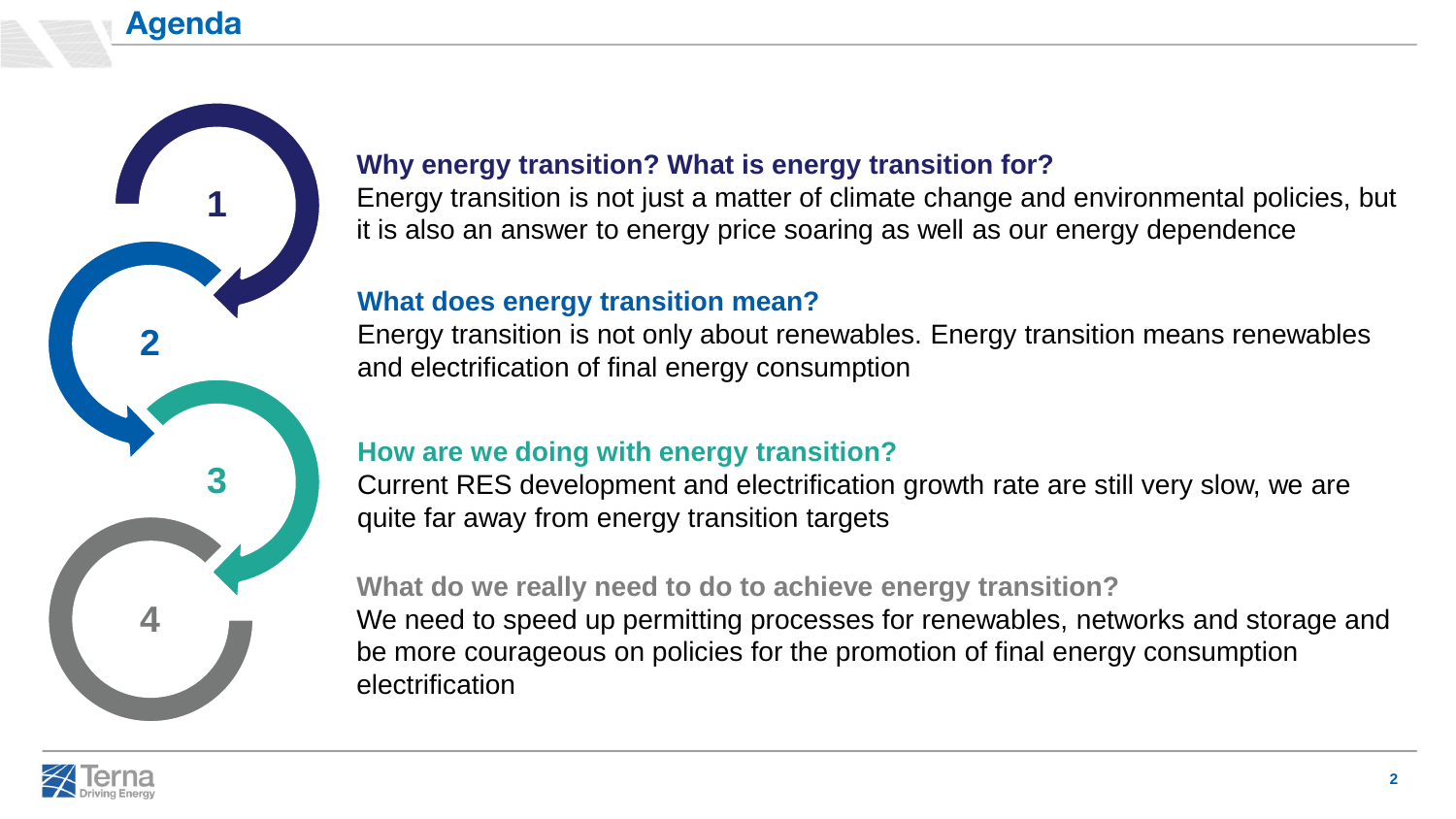## **Why energy transition? What is energy transition for?**

**PSV** average price

**Not just to neutralise climate change and global warming but also a crucial move to achieve more liveable cities, affordable energy prices and energy independence.**



#### **World population in urban and rural areas (n.)\*\***



■ Rural areas ■ Urban areas



#### **Energy transition gives us a chance to change this situation**. **Pushing renewables and electrification gives us the chance to reach the environmental targets, increase our energy independence and reduce energy prices**

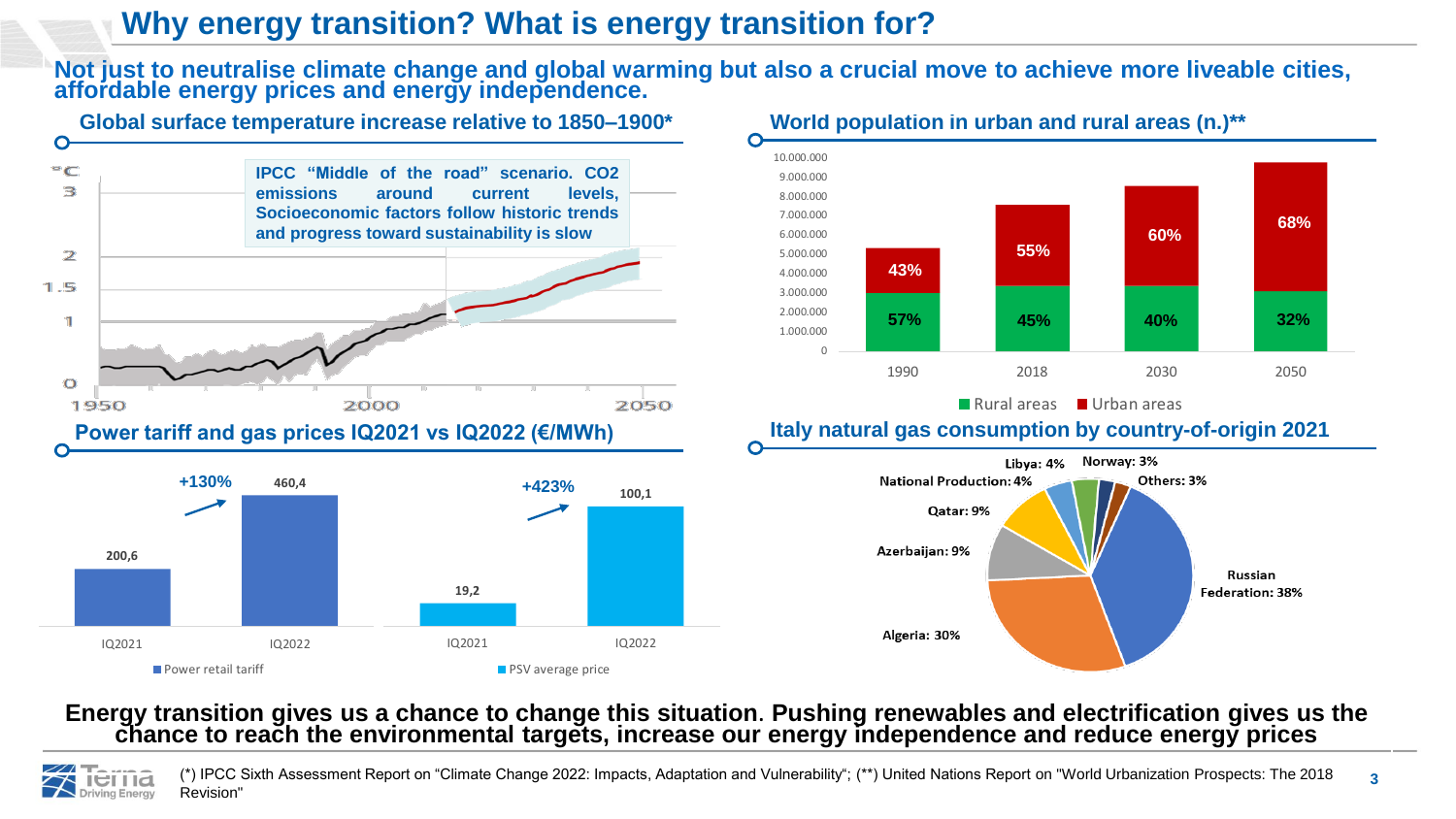## **What does energy transition mean?**

Solar and wind RES share on electricity installed capacity[GW] consumption<sup>[%]</sup>  $+65 \div 70$  $\rightarrow$   $\rightarrow$   $\rightarrow$ **Energy transition is not only about renewables.**  GW\* **Energy transition means renewables and electrification of final energy consumption**70-73  $21$  $25 - 27$ 2019 2030 2019 2030

#### **Expected benefits from electrification**

|                                                                                                        | <b>ADDITIONAL</b><br><b>ELECTRICAL</b><br><b>CONSUMPTION</b> | <b>GAS/OIL SAVING</b>                                                                           |                                                                                        | <b>CO<sub>2</sub> SAVING</b> |                             |
|--------------------------------------------------------------------------------------------------------|--------------------------------------------------------------|-------------------------------------------------------------------------------------------------|----------------------------------------------------------------------------------------|------------------------------|-----------------------------|
|                                                                                                        |                                                              | Best case*                                                                                      | Worst case**                                                                           | Best case*                   | Worst case**                |
| $\bigoplus$                                                                                            | $+1,9$ TWh                                                   | $0,8$ bln m <sup>3</sup> gas<br>(8 TWh savings in primary<br>energy from fossil fuels)          | $0,4$ bln m <sup>3</sup> gas<br>(4 TWh savings in primary<br>energy from fossil fuels) | 1,6 Mton $CO2$               | $0,8$ Mton CO <sub>2</sub>  |
| 1 mln Heat Pumps vs 1 mln<br><b>Gas Boilers</b>                                                        |                                                              |                                                                                                 |                                                                                        |                              |                             |
| e                                                                                                      |                                                              |                                                                                                 |                                                                                        |                              |                             |
| 1 mln EVs vs 1 mln Internal<br><b>Combustion Vehicles</b>                                              | $+2,1$ TWh                                                   | 730 mln of litres of<br>gasoline<br>(6,5 TWh savings in<br>primary energy from fossil<br>fuels) | N/A<br>(2,3 TWh savings in<br>primary energy from fossil<br>fuels)                     | 1,6 Mton $CO2$               | $0,8$ Mton CO <sub>2</sub>  |
| $\overline{\mathbf{e}}$ $\mathbf{e}$<br><b>1 mln Electric Cookings vs</b><br><b>1 mln Gas Cookings</b> | $+0,5$ TWh                                                   | 94 mln $m3$ gas<br>$(0,9)$ TWh savings in<br>primary energy from fossil<br>fuels)               | <b>Comparable gas needs</b>                                                            | $0,2$ Mton CO <sub>2</sub>   | <b>Comparable emissions</b> |

**The electric vector – with RES - is the option to decarbonize the economy, except for the hard-to-abate sectors. This is the reason why it is necessary to fully electrify the residential sector and fully switch to electric mobility**



■ Wind ■ Solar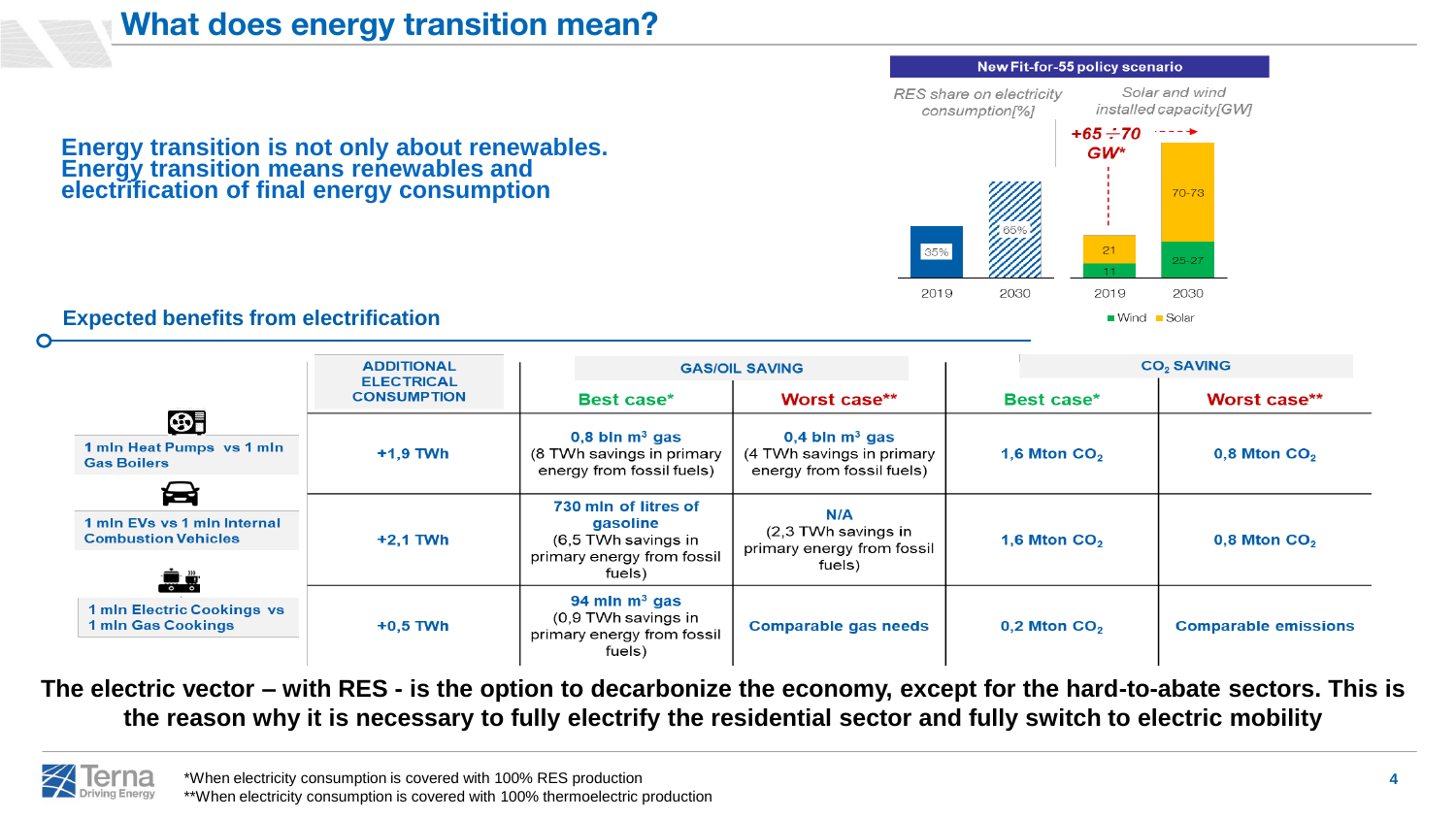## **How are we doing with energy transition?**

**Observed RES evolution in Italy and 2030 targets (GW)**



- **and 2021** (annual increases in installed capacity of less than 1 GW/year)
- **Need to promote the construction of about 65 GW of** (annual increases in installed capacity of about 7,5 GW/year)

**Heat pumps stock in Italy (MIn)** 

### **Passenger car registration in Italy (MIn)**





Just **1,3 mln heat pumps** currently installed as main **heating and cooling** system



registration) Still **19 bln m3** of **gas consumption** for **residential** appliances\*



**30 million residential houses** In 2021 about **1.5 mln** of new passenger car **registrations**



In 2021 just **67,000** of new **full electric cars registration** (5% of total new passenger car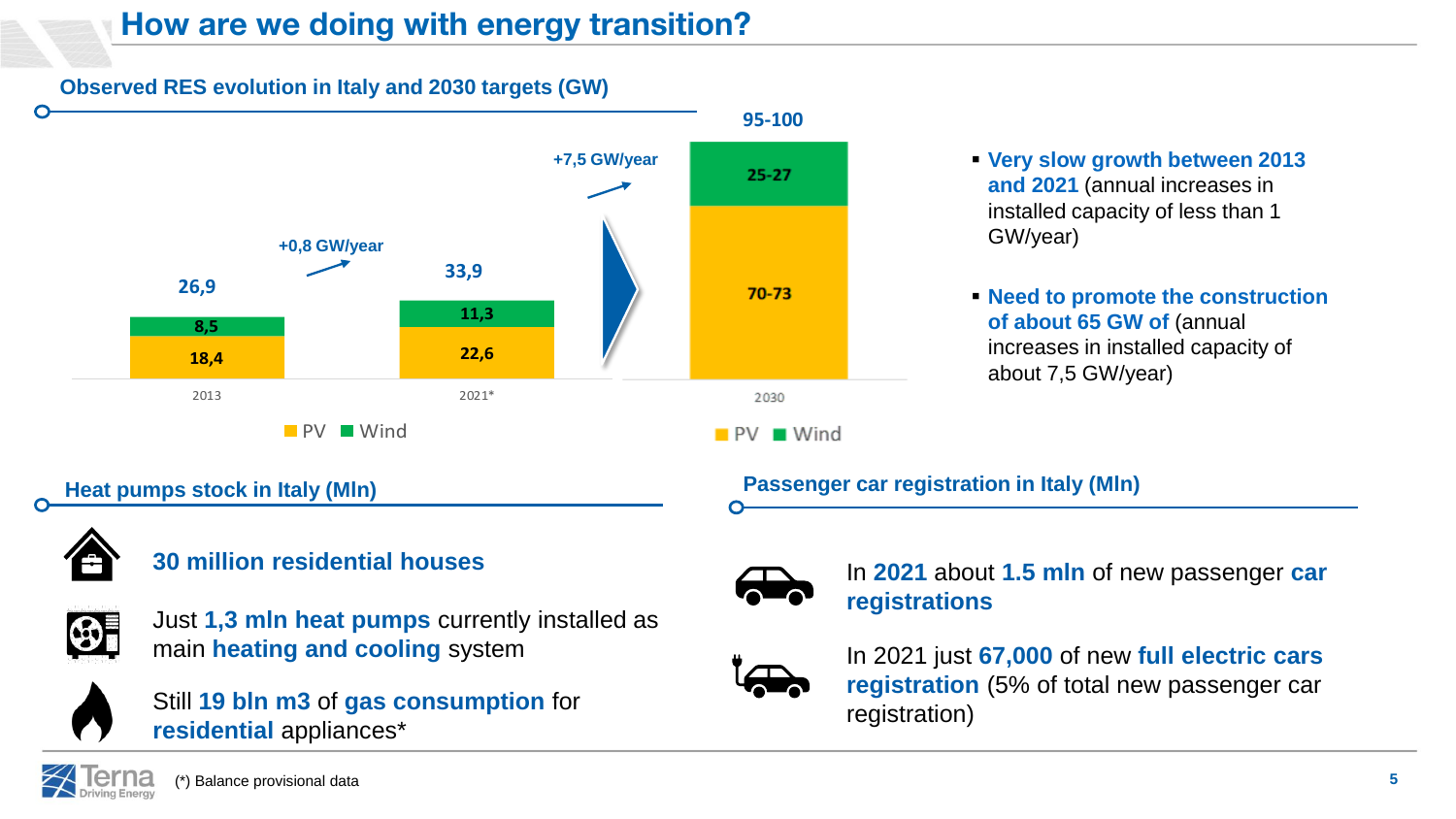We need to **speed up the permitting processes** for **renewables, networks and storage**

*The government has given a strong impulse during the last year, but it is a path still in progress and we really hope to see the results. Finally even European commission Is pushing a lot on this topic, asking member states to simplify the authorization process* 



We need to be **more courageous on** policies for the promotion of **electrification of final energy consumption**



*The "Fit for 55" package states that by 2035 no fuel cars must be sold any more and by 2030 all the new buildings should be zero-net emission buildings: TOO LATE, TOO SHY* 



<sup>1</sup>The Legislative Decree 199/2021 implements EU Directive 2018/2001 on the promotion of the use of energy from renewable energy sources (RED II)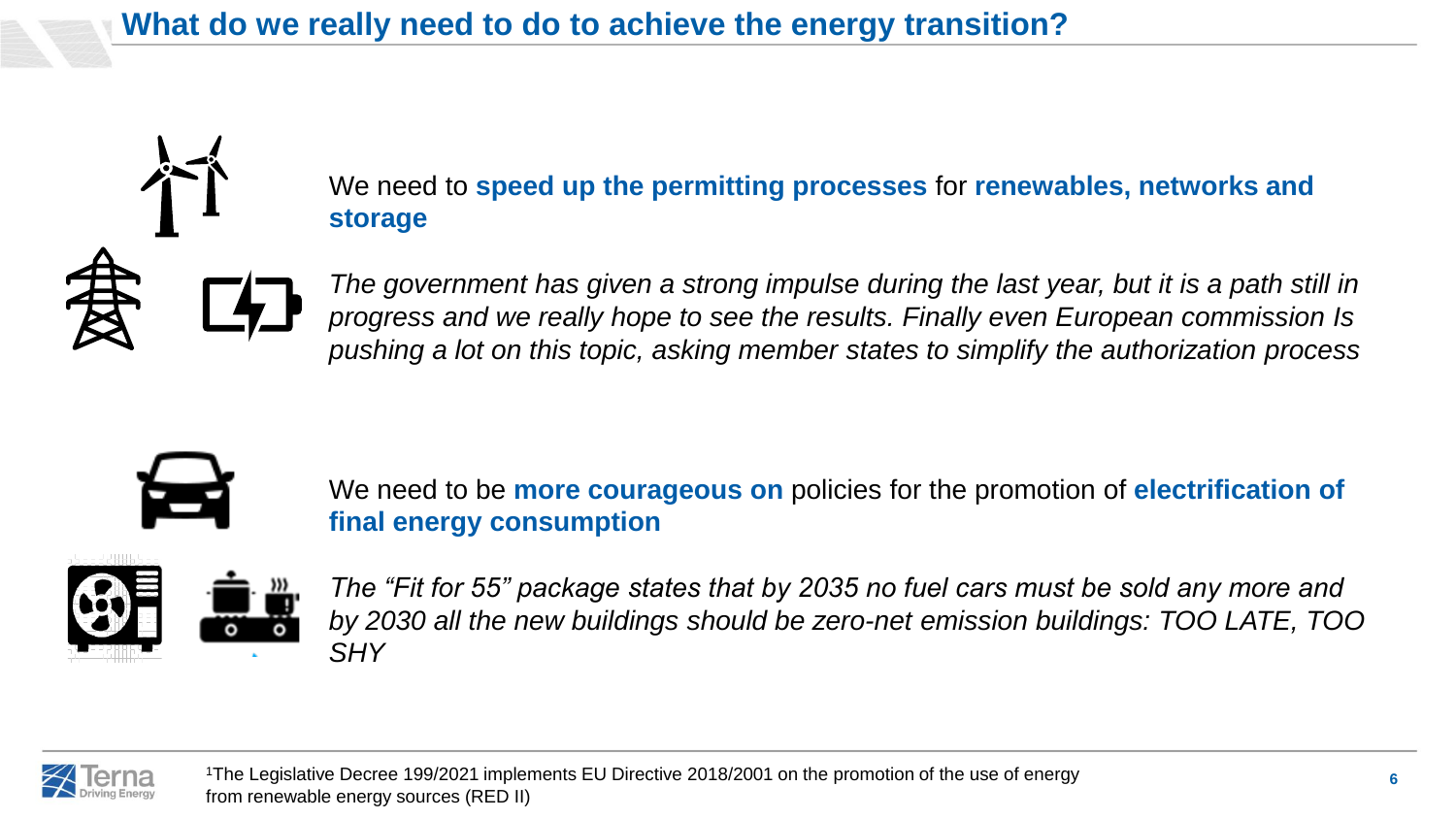

## **Energy transition enabling factors**

**TSO perspective**